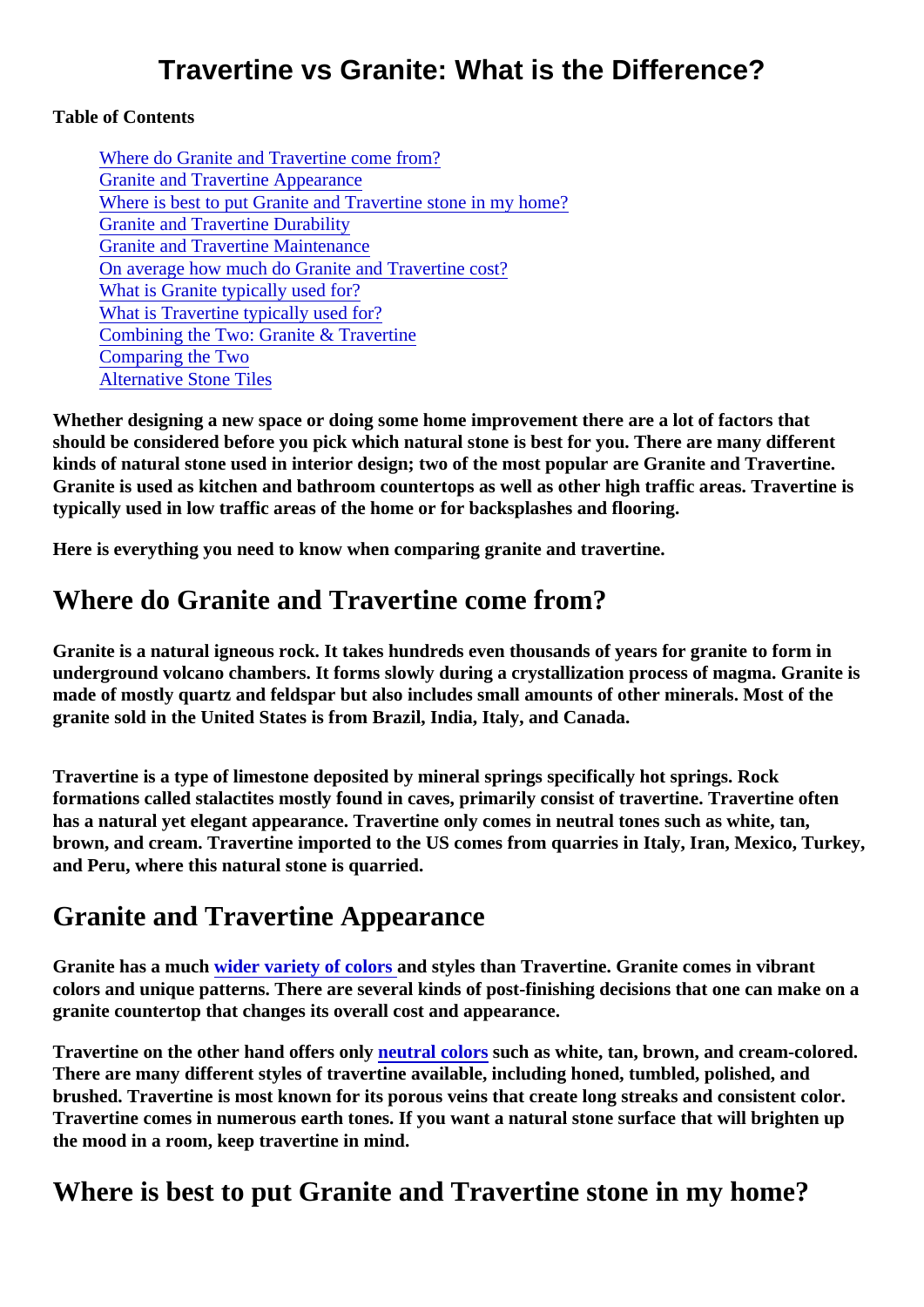<span id="page-1-0"></span>Granite is a multipurpose and durable stone making it perfect for almost anywhere in your home. For kitchen countertops, bathroom countertops, backsplashes, vanities, or anything else, this natural stone is an excellent choice. Granite is a highly attractive, durable, and easy to care for stone that will transform your home.

Travertine is perfect for low traffic areas in the home. Travertine is an ideal natural stone material for bathroom vanity tops, bath surroundings, flooring, and backsplashes. You can use Travertine as a countertop however you must be very careful. Travertine countertops are susceptible to damage from harsh spills that will leave permanent staining.

#### Granite and Travertine Durability

Granite is a very durable resistance to scratching, cracking, and chipping. Granite is also one of the most heat resistant countertop materials. A properly installed and sealed granite countertop will look like new for an entire lifetime under normal use and proper care.

Travertine is a weaker material than granite. Due to the porosity of the stone, it requires sealing regularly making it a high maintenance material. Travertine like granite is also resistant to heat.

#### Granite and Travertine Maintenance

Granite is considered a low maintenance stone, typically it only needs to be resealed about once a year, if that.

Travertine countertops will require resealing about every 3-4 months.

#### On average how much do Granite and Travertine cost?

Granite typically retails anywhere between \$35- \$75 square per foot and goes up from there. The cost of granite and travertine can be affected by thickness, appearance, porosity, and country of origin. Both granite and travertine are high-quality natural stones.

Travertine about cost \$25 to \$50 per square foot. Travertine tiles are about \$3 per square foot cheaper than both marble and granite. Travertine is great when remodeling because it allows for an elegant look without taking up the majority of the budget.

#### What is Granite typically used for?

Granite is mostly used in slab form for kitchen countertops, bathroom countertops, backsplashes, and vanities. Granite tile is also an available option for this stone but not very common. Granite is one of the best building materials that you will find adding both beauty and value to your home.

## What is Travertine typically used for?

Travertine tile is the most common use of the stone. Travertine tile is used for backsplashes, flooring, and outdoor areas. There are many different types of tiles that travertine comes in such as floor tiles, shower tiles, and wall tiles. Travertine can also come in the form of pavers that can be used outdoor. A travertine floor, backsplash, or countertop is a beautiful addition to the home